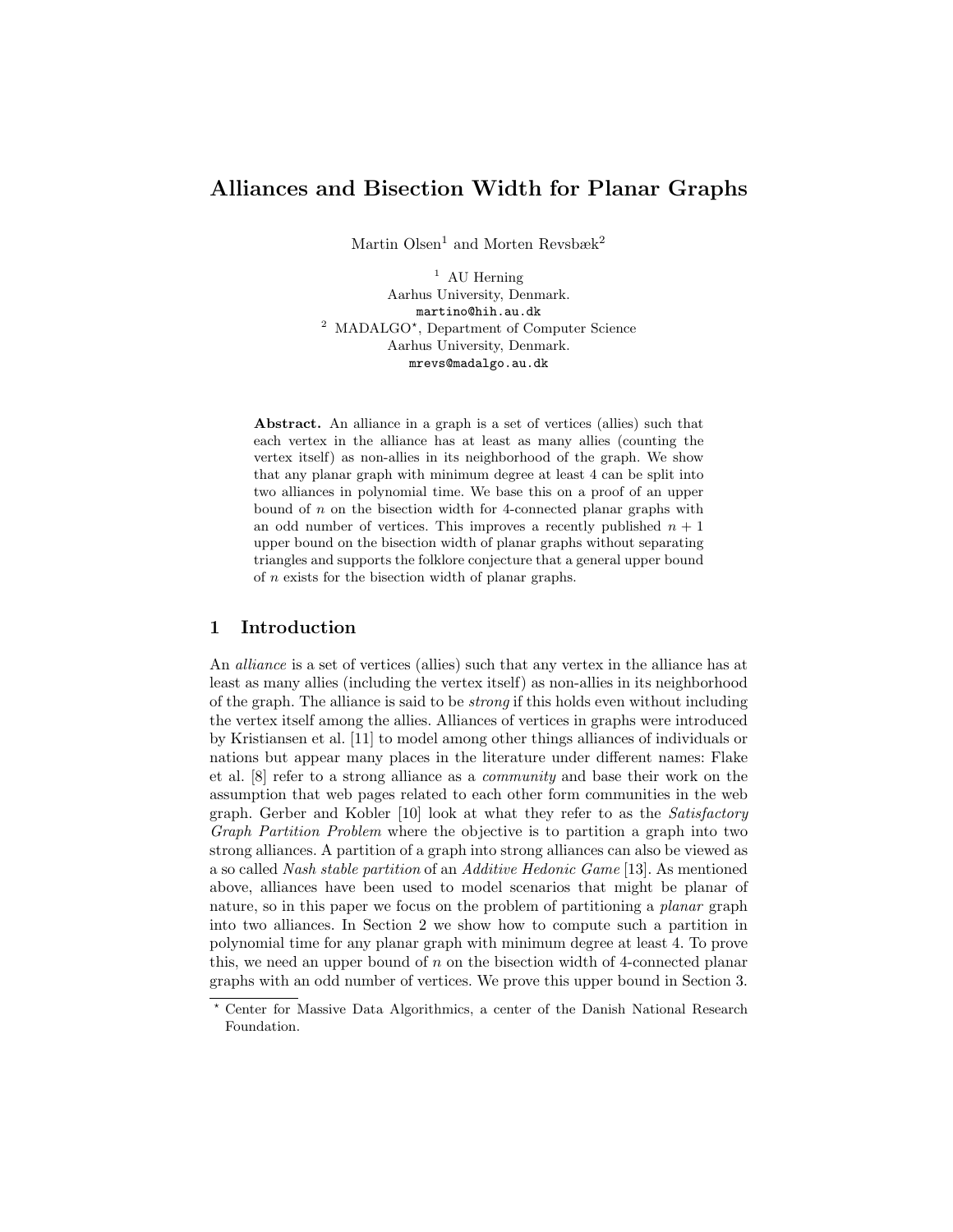This tight upper bound is an improvement over the recently published [7]  $n+1$ upper bound for planar graphs without separating triangles, and it supports the folklore conjecture  $[7]$ , that a general upper bound of n exists for the bisection width of planar graphs.

#### 1.1 Preliminaries

Consider the connected graph G with vertex set V and edge set E where  $|V| = n$ and  $|E| = m$ . The degree  $d(v)$  of a vertex v in G is the number of edges incident to v in G. Similarly, for a subset  $X \subseteq V$  we define the degree  $d_X(v)$  of a vertex v in the subgraph of G induced by  $X \cup \{v\}$  as  $d_X(v) = |\{u \in X : \{v, u\} \in E\}|$ . We denote the minimum degree of the vertices in  $G$  as  $\delta$ . A graph  $G$  is k-connected when at least  $k$  vertices are required to be removed in order to disconnect  $G$ . A clique is a fully connected graph and a maximal planar graph is a planar graph with the property that the addition of any new edge destroys planarity. An alliance in G is a non empty set  $A \subseteq V$  such that  $\forall u \in A : d_A(u)$  +  $1 \ge d_{V-A}(u)$ . Throughout this paper when considering a planar graph, we will implicitly consider an embedding of the graph. A separating triangle in a planar graph is a triangle where both the interior and the exterior are non-empty. This definition can be tightened giving the notion of a strong alliance which is a non empty set  $A \subseteq V$  such that  $\forall u \in A : d_A(u) \ge d_{V-A}(u)$ . A partition of G is a collection of non-empty disjoint subsets  $V_1 \dots V_l$  of V such that  $\bigcup_{i=1}^l V_i = V$ . For a partition of G into two subsets  $V_1$  and  $V_2$  we will denote the set of edges crossing this partition as  $e(V_1, V_2) = \{ \{u, v\} \in E : u \in V_1 \land v \in V_2 \}$ . A bisection of G is a partition of G into  $V_1$  and  $V_2$  such that  $||V_1|-|V_2|| \leq 1$  and the *bisection* width of G is defined as the minimum  $|e(V_1, V_2)|$  over all bisections.

#### 1.2 Related Work

The problem of partitioning a graph into two strong alliances is NP-hard if we put no restrictions on the graph [2]. There are however classes of graphs for which we can decide whether a partition into strong alliances exists and compute it in polynomial time. Examples of such classes are graphs with maximum degree at most 4 and graphs with girth at least 5 and minimum degree at least 3 [2, 3].

For a general graph  $G$ , the computational complexity of partitioning  $G$  into two alliances is an open problem [4]. Fricke et al. [9] show that any graph  $G$ contains an efficiently computable alliance with no more than  $\lceil \frac{n}{2} \rceil$  vertices, while the problem of deciding whether an alliance with less than  $k$  members exists in G is NP-complete if k is part of the input. This even holds if G is planar [6].

Fan et al. [7] prove an upper bound of  $n + 1$  for the bisection width for planar graphs without a separating triangle and an upper bound on  $n-2$  for the bisection width for any triangle-free planar graph. The latter upper bound has subsequently been strengthened by Li et al. [12].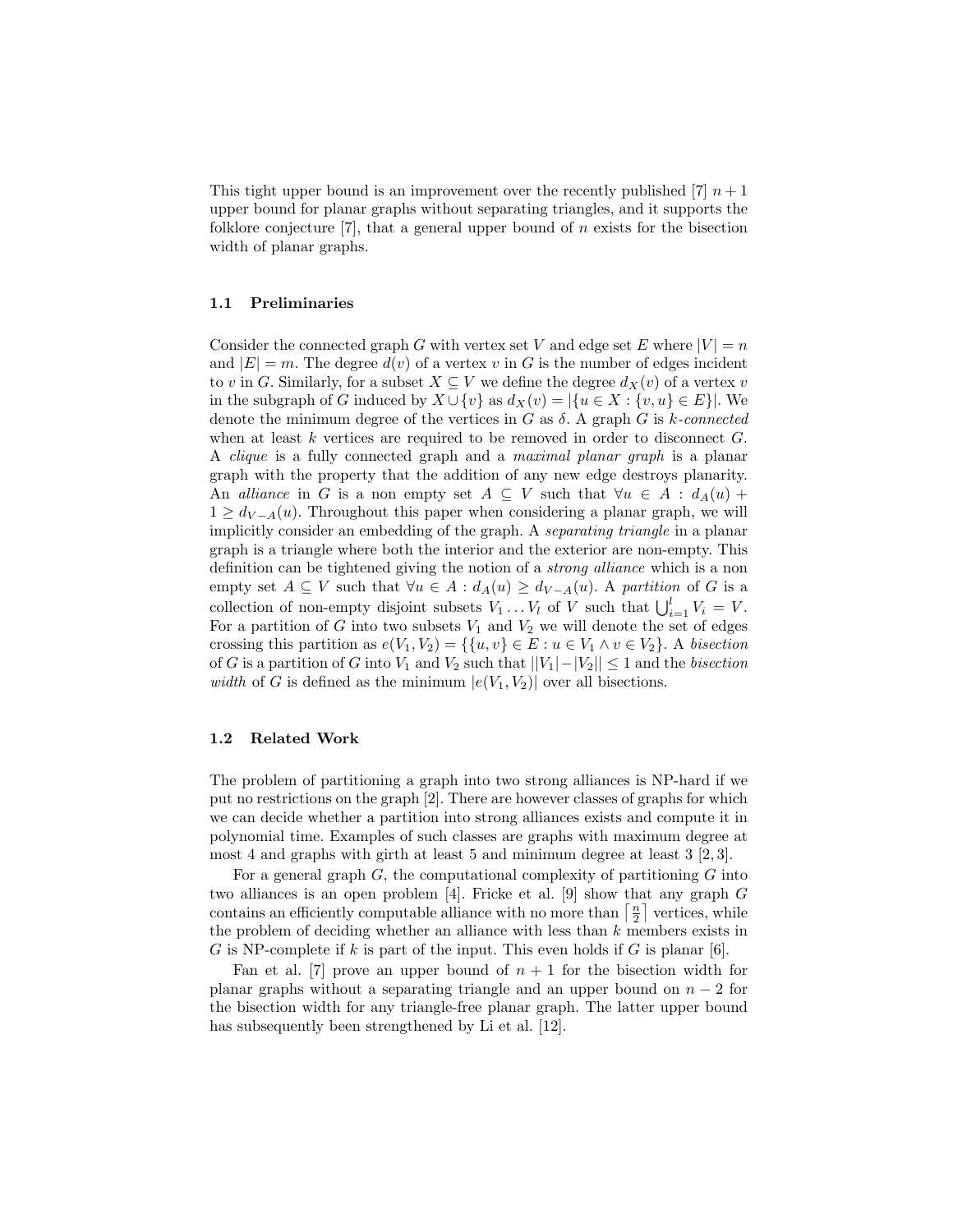## 2 Alliances in Planar Graphs

In this section we show that for planar graphs with minimum degree at least 4 there exists a partition of the vertices into two alliances and that this partition can be computed in polynomial time. This is trivially also true for planar graphs with minimum degree 1 (let one alliance consist of a single vertex with degree 1), while for planar graphs with minimum degree 2 and 3 it is easy to find examples which show that not all such graphs can be partitioned into alliances. See Figure 1.



Fig. 1: Examples of planar graphs that can not be partitioned into alliances.

In Lemma 1 we characterize a group of general graph partitions that can be refined into an alliance partition using a polynomial time algorithm. In the proof of Theorem 1 we then show how to construct such a partition for planar graphs with minimum degree 4 in polynomial time. Lemma 1 is a precise formulation of the well known principle [4, 9] that a partition into two sets of vertices forms a good starting point for obtaining a partition into alliances if the number of crossing edges is relatively small compared to the cardinality of the smallest set of vertices.

**Lemma 1.** A graph  $G$  can be partitioned into two alliances if there exists a partition  $V_1, V_2$  of G such that

$$
|e(V_1, V_2)| - 2\min(|V_1|, |V_2|) < \delta - 2.
$$
 (1)

The alliances can be computed in polynomial time if  $V_1$  and  $V_2$  can be obtained in polynomial time.

*Proof.* Let  $V_1, V_2$  be a partition of G satisfying (1). We now run the following simple algorithm:

- 1. Let  $A_1 = V_1$  and  $A_2 = V_2$ .
- 2. If  $A_1$  and  $A_2$  both are alliances or if one of them is empty we stop. Otherwise we go to step 3.
- 3. Assume that  $A_1$  is not an alliance (otherwise we process  $A_2$  similarly). There must be a  $u \in A_1$  with  $d_{A_1}(u) + 1 < d_{A_2}(u)$ . We now move u from  $A_1$  to  $A_2$ and go to step 2.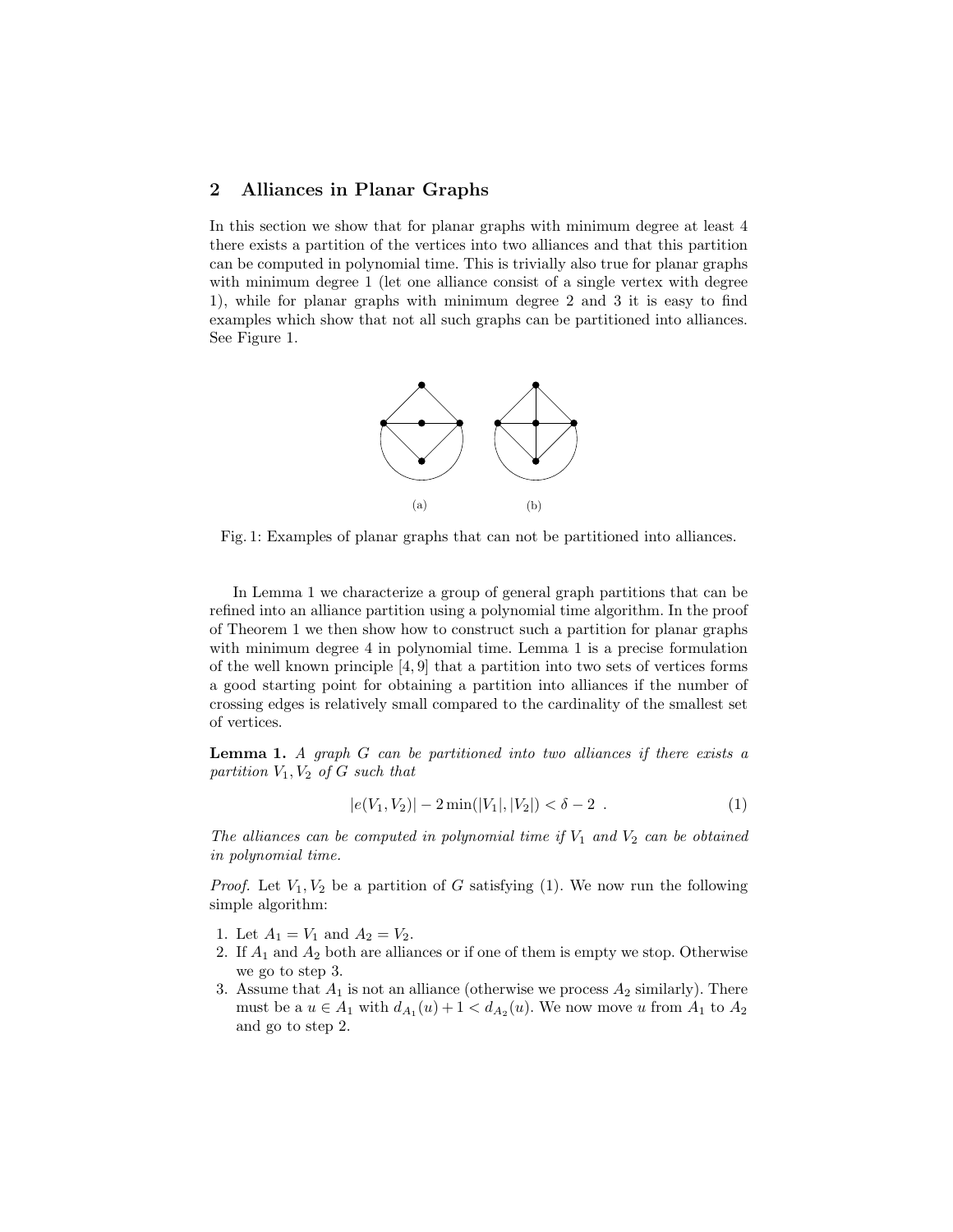The number of crossing edges  $|e(A_1, A_2)|$  decreases with 2 or more every time step 3 is executed so the algorithm must stop after no more than  $\frac{m}{2}$  steps. Assume that the algorithm stops because  $A_1$  is empty and let u be the last vertex to leave  $A_1$ . We now consider the point in time where  $A_1 = \{u\}$ :

$$
d_V(u) = |e(A_1, A_2)| \le |e(V_1, V_2)| - 2(\min(|V_1|, |V_2|) - 1).
$$

We obtain a contradiction since  $(1)$  implies that the right hand side is less than δ. We conclude that the algorithm can not stop emptying  $A_1$  or  $A_2$ . It has to stop with  $A_1$  and  $A_2$  being alliances.

**Theorem 1.** Any planar graph with  $\delta \geq 4$  can be partitioned into two alliances in polynomial time.

Proof. We start by expanding the graph by adding edges until it is a maximal planar graph which can be done in polynomial time. We now consider two cases:

The expanded graph has a separating triangle: A separating triangle has vertices both inside and outside of the triangle. Let  $V_1$  be the vertices on the side of the triangle containing the fewest vertices and let  $V_2 = V \setminus V_1$ . There can be no more than one vertex in  $V_1$  having edges to all three vertices in the separating triangle so  $|e(V_1, V_2)| \leq 2|V_1| + 1$ . This inequality also holds in the original graph so we can now use Lemma 1. The detection and processing of the separating triangle case is easily done in polynomial time.

The expanded graph does not have a separating triangle: In this case the graph is 4-connected since all maximal planar graphs without a separating triangle are 4-connected [5] and thus contains a hamiltonian cycle computable in linear time [1]. Fan et al. [7] show how to efficiently compute a bisection  $V_1, V_2$  of V with  $|e(V_1, V_2)| \leq n+1$  for such a graph. This makes it possible for us to apply Lemma 1 in the case where n is even but for  $n$  odd an upper bound on  $n$  for the bisection width is needed to make inequality (1) hold. In Section 3 we prove Theorem 2 stating the existence of an efficiently computable bisection  $V_1, V_2$  with  $|e(V_1, V_2)| \leq n$  for any 4-connected planar graph  $G(V, E)$  with an odd number of vertices. We now use Lemma 1 in the case where *n* is odd.  $\square$ odd number of vertices. We now use Lemma 1 in the case where  $n$  is odd.

As mentioned above, Fricke et al. [9] have shown that any graph contains an alliance with no more than  $\lceil \frac{n}{2} \rceil$  members. We can now improve this upper bound for planar graphs with  $\delta \geq 4$ :

**Corollary 1.** Any planar graph with  $\delta \geq 4$  contains an alliance with no more than  $\lfloor \frac{n}{2} \rfloor$  members.

## 3 An Upper Bound for the Bisection Width

We now show that a bisection  $V_1, V_2$  with  $|e(V_1, V_2)| \leq n$  can be computed in polynomial time for any 4-connected planar graph with an odd number of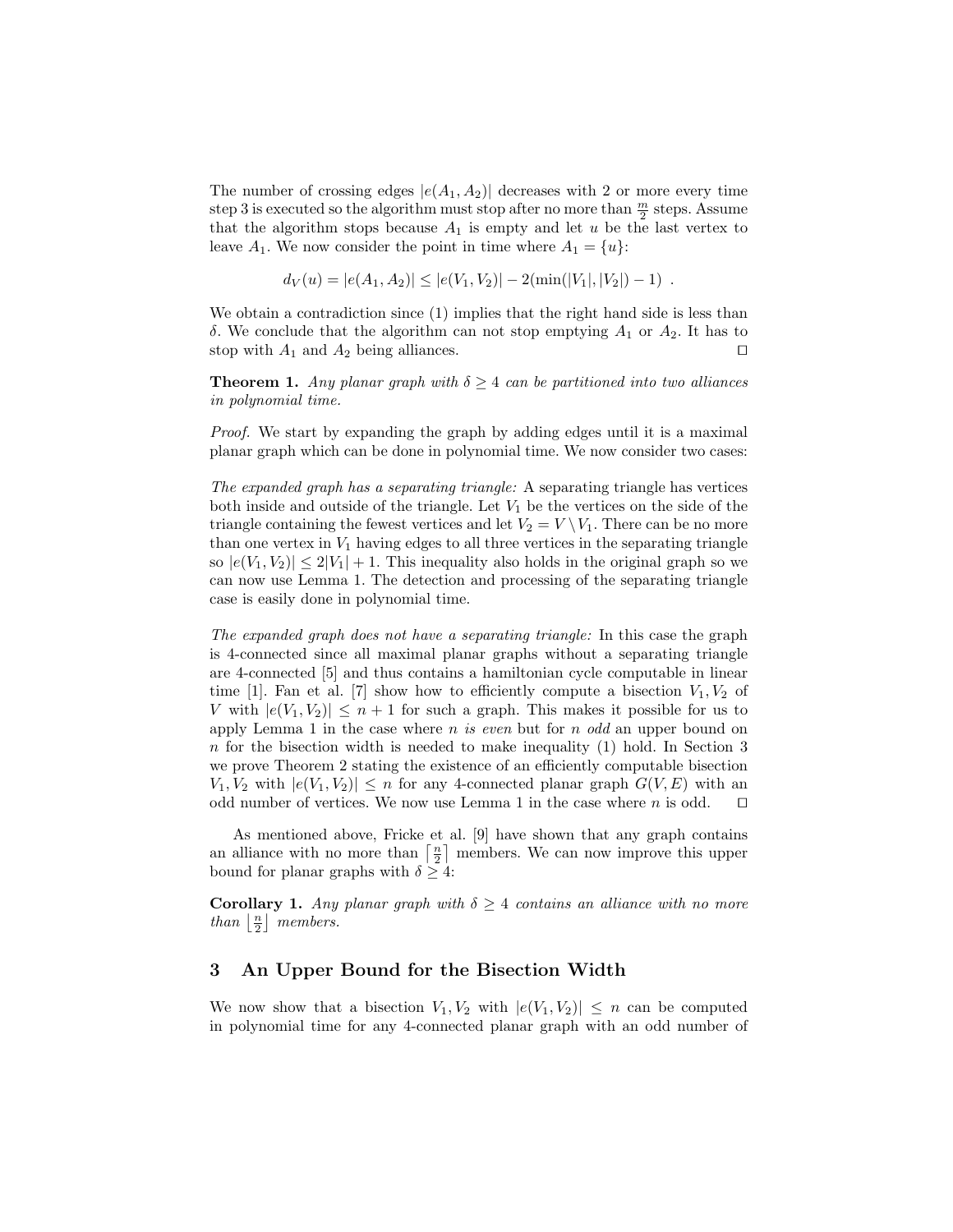vertices. Some of the techniques used are similar to the techniques used by Fan et al. [7] but we also use other techniques and the analysis is considerably more complicated compared to the analysis of Fan et al.. Since the bisection width never increases when removing edges from a graph, it is sufficient to only consider maximal 4-connected planar graphs with an odd number of vertices.

Lemma 2. A maximal 4-connected planar graph with an odd number of vertices has a vertex u with  $d(u) \geq 5$  such that  $G - u$  is Hamiltonian. The vertex u and the hamiltonian cycle of  $G - u$  can be found in polynomial time.

Proof. Consider a maximal 4-connected planar graph G with an odd number of vertices. There is at least one node u in G with  $d(u) \geq 5$  since otherwise we would have  $\sum_{v \in V} d(v) = 2m = 2(3n - 6) \le 4n$  that could only happen if  $n \leq 5$  which would contradict 4-connectedness. The graph G is 4-connected so the graph  $G - u$  has a Hamiltonian cycle computable in polynomial time as showed by Thomas and Yu [14]. showed by Thomas and Yu  $[14]$ .



Fig. 2: Illustrations of a configuration. Figure (a) shows the hamiltonian cycle with its  $k$  hamiltonian bisections (the dotted lines) and the cycle length of edge  $\{v, t\}$ . Figure (b) shows a single hamiltonian bisection where the vertices are colored according to which side of the bisection they belong to. Also, it shows L and  $W$  for the configuration. Figure (c) shows a compacted neighbor configuration with  $L$  and  $W$ . Figure (d) shows a heavy compacted neighbor configuration where the dotted edges are the inner edges of the configuration and the dashed edges are the outer edges of the configuration.

Let G be a maximal 4-connected graph with an odd number of vertices and let u be a vertex in G with  $d(u) \geq 5$  and C a Hamiltonian cycle in  $G - u$ . We will say that the tuple  $(G, u, C)$  represents a *configuration* of G. For any such configuration, there are essentially  $k = \lfloor \frac{n}{2} \rfloor$  different ways to split C into two connected and equally sized parts. From these parts, we construct a hamiltonian bisection  $V_1$ ,  $V_2$  of G by adding u to the part where it has the most neighbors i.e. the part that minimizes  $|e(V_1, V_2)|$  (ties are broken arbitrarily). Refer to Figure  $2(a)$  and  $2(b)$ . In the following we let  $T(G, u, C)$  denote the sum of  $|e(V_1, V_2)|$ over the k possible hamiltonian bisections of  $(G, u, C)$ . We will sometimes omit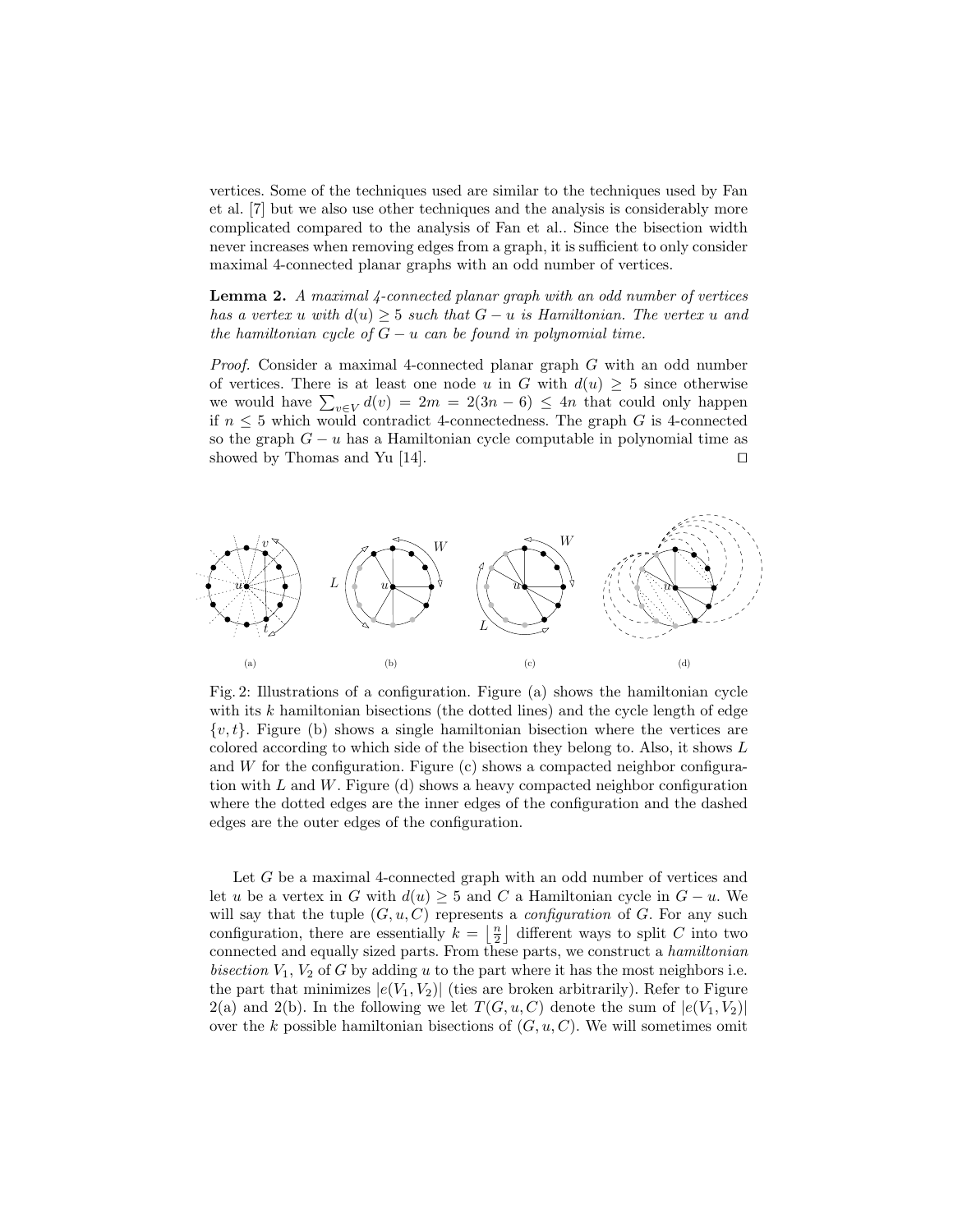the arguments if they are clear from the context. The cycle length of an edge  $\{v, t\}$  in  $G - u$  is the minimum distance between v and t in the graph induced by the cycle. The contribution to  $T(G, u, C)$  of an edge in  $G - u$  is precisely the cycle length of the edge. Refer to Figure  $2(a)$ . We let L denote the length of the longest path along  $C$  starting and ending at a neighbor from  $u$  but visiting no other neighbors of  $u$  and let  $W$  denote the length of the second longest such path. Refer to Figure 2(b).

We refer to the configuration  $(G, u, C)$  as a *compacted neighbor configuration* if the neighbors of u can be divided into two subsets  $N_1$  and  $N_2$  of size  $\frac{d(u)}{2}$  $\left(\frac{u}{2}\right)$ and  $d(u)$  $\left\lfloor \frac{u}{2} \right\rfloor$  respectively such that each subset occupies a connected subpath of the hamiltonian cycle C. Refer to Figure  $2(c)$ . The *inner edges* are the edges on the same side of  $C$  as  $u$ . The inner edges that are not incident to  $u$  are naturally grouped into (at most) two groups in a compacted neighbor configuration. A compacted neighbor configuration is called heavy if the edges from both these groups have cycle lengths  $2, 3, 4, \ldots, k, k-1, k-2, k-3, \ldots$  (for both groups we start the sequence from the left) and if the set of outer edges has two edges of length 2, two edges of length 3, ..., two edges of length  $k-1$  and one edge of length  $k$ . Refer to Figure 2(d).

In what follows, we will show that  $T(G, u, C) < k(n+1)$  for any configuration  $(G, u, C)$  of a maximal 4-connected planar graph with an odd number of vertices. Since  $T(G, u, C)$  is the sum of bisection sizes for the k hamiltonian bisections this implies that there exists at least one hamiltonian bisection  $V_1, V_2$  such that  $|e(V_1, V_2)| \leq n$  which then gives us the upper bound on the bisection width. To prove  $T(G, u, C) < k(n + 1)$  we will first show that the heavy compacted neighbor configurations can be considered as a set of worst case configurations such that for any configuration  $(G, u, C)$  there exists a heavy compacted neighbor configuration  $(G', u', C')$  where  $T(G, u, C) \leq T(G', u', C')$ . We then exploit that the heavy compacted neighbor configurations are reasonably simple such that  $T(G', u', C') < k(n+1)$  can be shown for this set of configurations.



Fig. 3: In the configuration  $(G, u, C)$  to the left, the hamiltonian bisections where edges incident to u contribute with  $|d(u)/2|$  are shown with dotted lines. Similarly, in the configuration  $(\hat{G}, u', C)$  to the right, the hamitonian bisections where edges incident to  $u'$  contribute with  $\lfloor d(u')/2 \rfloor$  are shown with dotted lines.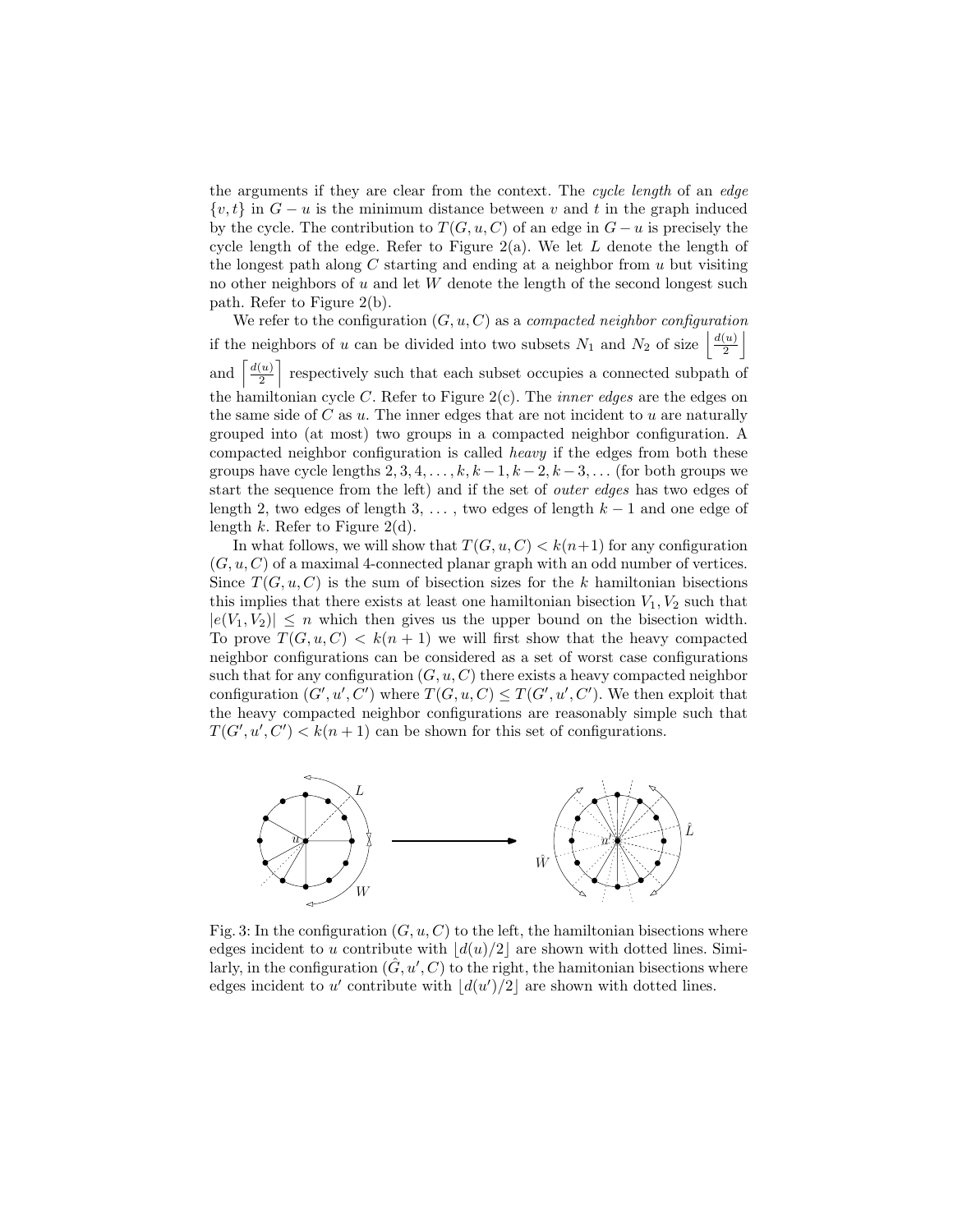

Fig. 4: In (a) we show those hamiltonian bisections which fully contain the vertices on the cycle path corresponding to L in  $(G, u, C)$  (to the left) and in  $(\hat{G}, u', C)$  (to the right). In (b) we show those hamiltonian bisections which does not fully contain the vertices in  $(G, u, C)$  (to the left) and in  $(\hat{G}, u', C)$  (to the right).

**Lemma 3.** If  $(G, u, C)$  is a configuration then it is possible to construct a heavy compacted neighbor configuration  $(G', u', C)$  where G and G' have the same number of vertices and  $d(u) = d(u')$  such that  $T(G, u, C) \le T(G', u', C)$ .

*Proof.* Let  $(G, u, C)$  represent an arbitrary configuration. We now remove those edges in G that are not on C and not incident to u. We then replace  $u$  (and the edges incident to u) with a vertex u' with  $d(u) = d(u')$  such that the resulting configuration  $(\hat{G}, u', C)$  is a compacted neighbor configuration. Finally, we put in edges to create the graph  $G'$  such that  $(G', u', C)$  is a heavy compacted neighbor configuration. Below, we first argue that the contribution to  $T$  of edges incident to u in G is not higher than the contribution to T of edges incident to u' in  $G'$ . Secondly, we argue that the contribution to T of edges in  $G - u$  is not higher than the contribution to T of edges in  $G' - u'$ .

Edges incident to  $u'$ : We separate our analysis into a case analysis based on the value of L in G. The values of L and W in  $\hat{G}$  are denoted by  $\hat{L}$  and  $\hat{W}$ respectively.

**Case 1:**  $L \leq k$ : We consider the following subcases:

• If  $2L + d(u) - 2 \leq 2k$  we build the compacted neighbor configuration  $(\hat{G}, u', C)$  such that  $\hat{L} - \hat{W}$  is minimized (0 or 1). Refer to Figure 3. The contribution to T of edges incident to u' is  $k \left| \frac{d(u)}{2} \right|$  $\left(\frac{u}{2}\right)$ which is the maximum obtainable value since  $u'$  always chooses to join the partition which contributes the least to T. Refer to Figure 3. The condition  $2L +$  $d(u)-2 \leq 2k$  makes it possible for us to obtain the  $k \left\lfloor \frac{d(u)}{2} \right\rfloor$  $\left(\frac{u}{2}\right)$  contribution to T from edges incident to u' and at the same time obtain  $\hat{L} \geq L$  and

 $W \geq W$  that is important when we consider the contribution from the other edges.

• If  $2L + d(u) - 2 > 2k$  we build the compacted neighbor configuration  $(\hat{G}, u', C)$  such that  $L = \hat{L}$  and such that the nodes forming the long paths along  $C$  with no neighbors of  $u$  of  $u'$  respectively are the same. Refer to Figure 4. For each of the k hamiltonian bisections in  $(\hat{G}, u', C)$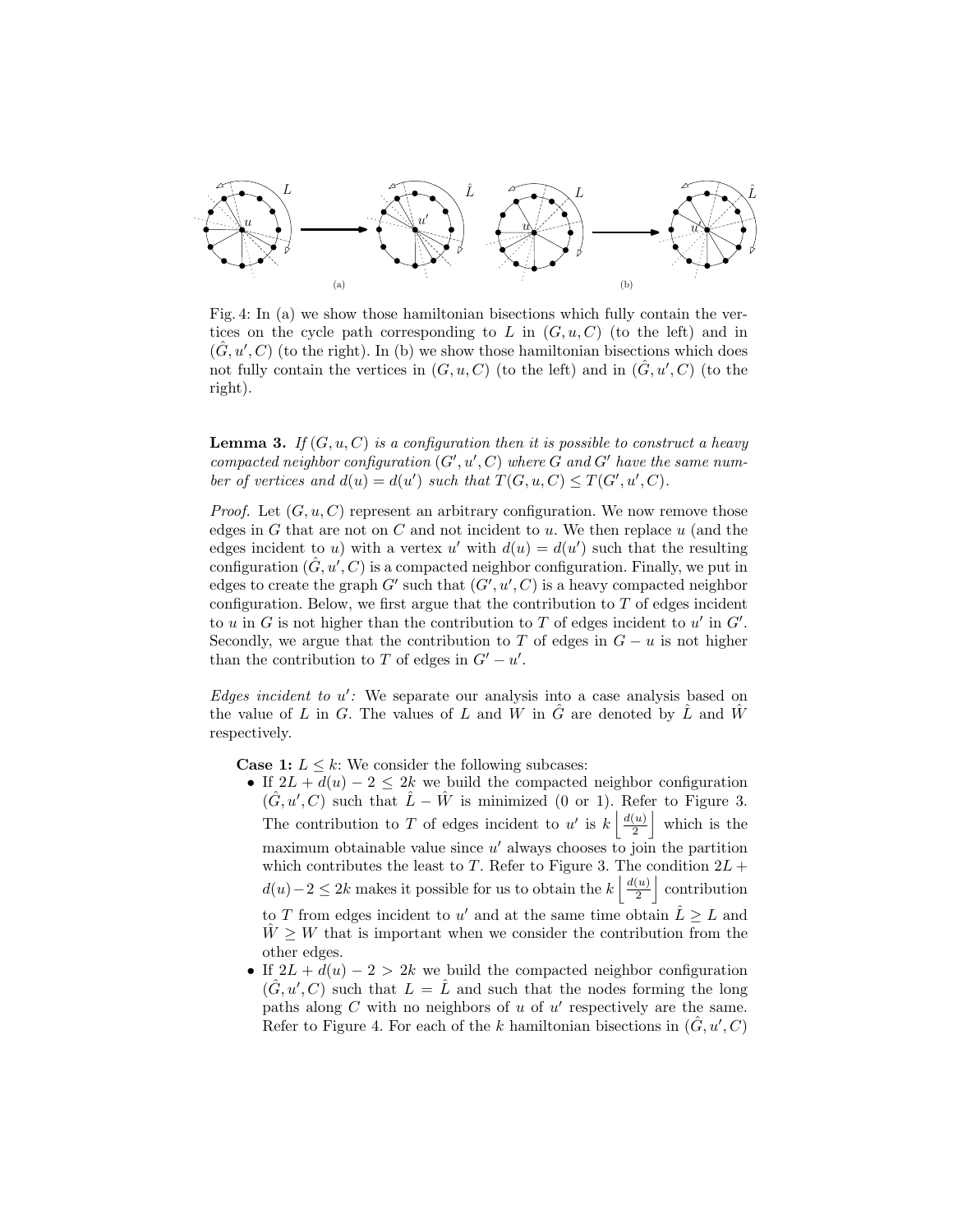we now show that the number of crossing edges incident to  $u'$  has not decreased compared to the corresponding (same partition of  $C$ ) hamiltonian bisection in  $(G, u, C)$ .

- We first consider a bisection  $V_1$ ,  $V_2$  where the vertices on the path along C of length  $L = \hat{L}$  is fully contained within either  $V_1$  or  $V_2$ - say  $V_1$ . In this case, u' must choose to join  $V_2$ . The number of neighbors of  $u'$  in  $V_1$  is at least as high as the number of neighbors of  $u$  in  $V_1$  in  $G$  so the number of crossing edges for such a bisection has not decreased. Refer to Figure 4(a).
- We now consider a bisection where the vertices on the path along C of length  $L = L$  are not fully contained within either side of the bisection. When  $u'$  has chosen a side of the bisection  $u'$  has only crossing edges to members of either  $N_1$  or  $N_2$  (the two groups of neighbors of u'). If u' has  $\frac{d(u')}{2}$  $\frac{u'}{2}$  crossing edges the case is clear. Otherwise, the number crossing edges has not dropped since every node on the other side of the cut and not on the long path is a neighbor to  $u'$ . Refer to Figure 4(b).

**Case 2:**  $L > k$ : We build the compacted neighbor configuration  $(\hat{G}, u', C)$ with  $L = \hat{L}$ . Consider a bisection  $V_1, V_2$  of  $(\hat{G}, u', C)$ . When u' chooses side of the bisection  $u'$  can not have crossing edges to both  $N_1$  and  $N_2$ . If there are no crossing edges the same would be the case for the corresponding bisection of the original configuration. Refer to Figure  $5(a)$ . If there are crossing edges then the number of neighbors on the other side can not have decreased. Refer to Figure 5(b)

Edges not incident to  $u'$ : Since C is in both G and G' the edges on C obviously contribute with the same to  $T$ . We now consider the edges in  $G$  not incident to  $u$  and not on  $C$  and the edges of  $G'$  not incident to  $u'$  and not on  $C$ . Fan et al. [7] show how to eliminate any triangle of such edges and obtain a new set of edges with higher cycle lengths by replacing some of the edges and Fan et al. also argue that repeated elimination of triangles will produce a heavy configuration – we refer to [7] for more details. The fact that  $L \geq L$  and  $\tilde{W} \geq W$  makes it possible to use this technique and obtain a one-to-one correspondence between the two sets of edges considered such that any edge in the G-set is matched with an edge in the  $G'$ -set with the same cycle length or a bigger cycle length. The contribution to  $T$  of these edges can consequently not decrease during the transformation.  $\square$ 

**Lemma 4.** Let  $(G, u, C)$  be a heavy compacted neighbor configuration with  $d(u)$ even. The contribution to  $T(G, u, C)$  of the edges incident to u is

$$
\frac{d(u)^2}{4} + W\frac{d(u)}{2} - \frac{d(u)}{2}
$$

.

*Proof.* We group the edges incident to  $u$  into pairs such that a pair of edges cuts  $C$  into two pieces with the same number of neighbors of  $u$ . For a given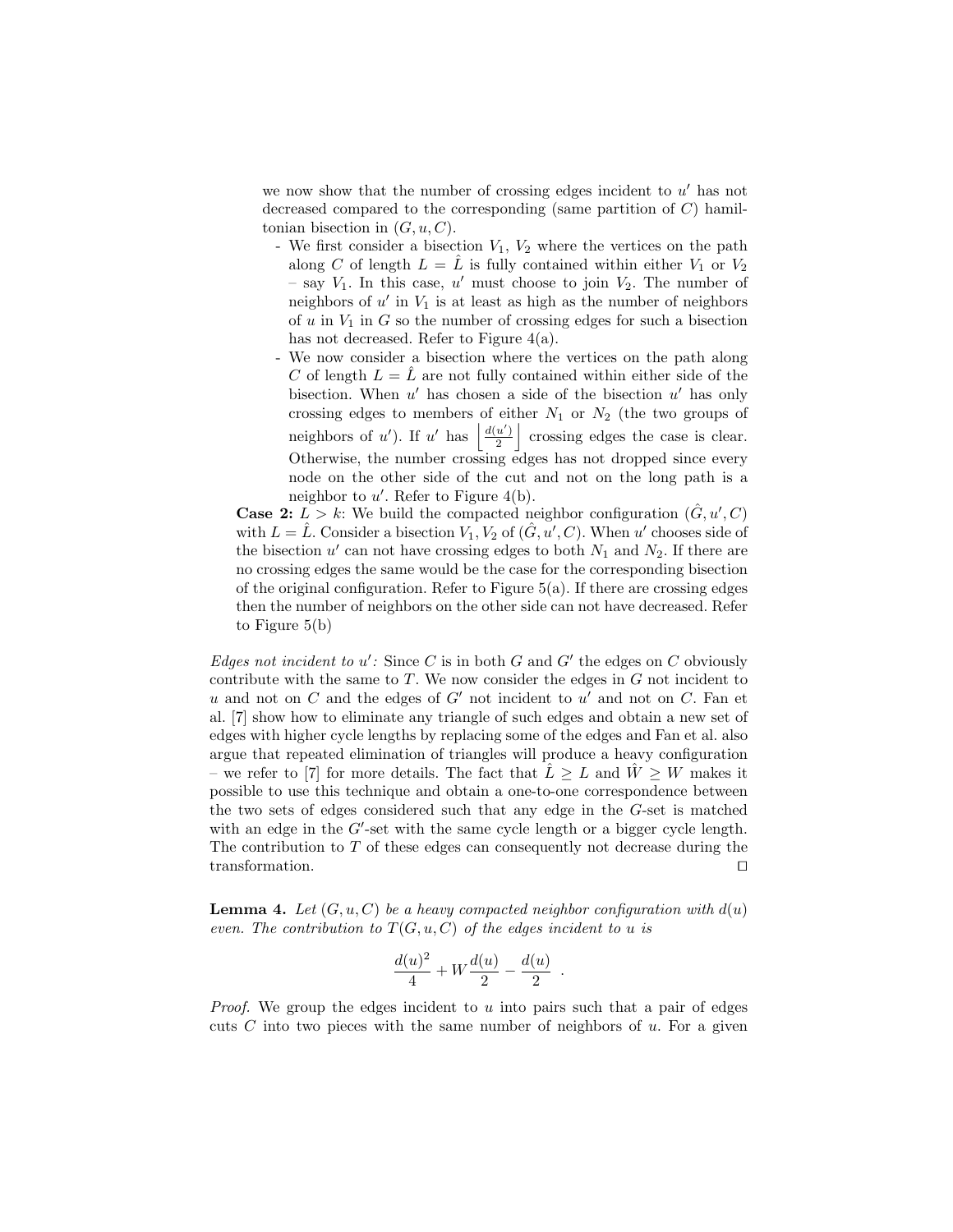

Fig. 5: In (a) we illustrate the case where there are no crossing edges for a hamiltonian bisection in G and the corresponding bisection of  $\tilde{G}$ . In (b) we show the bisections where there are crossing edges in which case the number of crossing edges can not have decreased in  $\tilde{G}$ .

hamiltonian bisection the contribution to  $T(G, u, C)$  of a pair is 1 if the endpoints of the edges are separated and 0 otherwise. There are  $W + \frac{d(u)}{2} - 1$  bisections that separate each pair so it is now easy to compute the contribution to  $T(G, u, C)$ of the edges incident to  $u$ :

$$
\frac{d(u)}{2}(W + \frac{d(u)}{2} - 1) .
$$

.

**Lemma 5.** If  $(G, u, C)$  is a heavy compacted neighbor configuration then we have the following:

$$
T(G, u, C) < k(n+1) \enspace .
$$

Proof. We divide the proof into three cases.

Assume that  $L \geq k - 1$  and that  $d(u)$  is even: We compute T in the following way:

$$
T = 2k + \left(k + 2\sum_{i=2}^{k-1} i\right) + \left(k + 2\sum_{i=2}^{k-1} i - \sum_{i=1}^{d(u)-3} (W+i)\right) + \left(\frac{d(u)^2}{4} + W\frac{d(u)}{2} - \frac{d(u)}{2}\right)
$$

The first term is the sum of cycle lengths from the edges on the cycle, the second term is the sum of cycle lengths for the outer edges, the third term is the sum of cycle lengths for the inner edges not incident to  $u$ , and the fourth term is the contribution from edges incident to  $u$  given by Lemma 4. We now use  $\sum_{i=2}^{k-1} i = \left(\frac{(k-1)k}{2} - 1\right)$  and  $n = 2k + 1$ :

$$
T - k(n+1) = \left(\frac{d(u)^2}{4} + W\frac{d(u)}{2} - \frac{d(u)}{2}\right) - \sum_{i=1}^{d(u)-3} (W+i) - 4.
$$

We now work on a part of this sum multiplied by 4 in order to exclusively have integers in the computation:

$$
4\left(\left(\frac{d(u)^2}{4} + W\frac{d(u)}{2} - \frac{d(u)}{2}\right) - \sum_{i=1}^{d(u)-3} (W+i)\right)
$$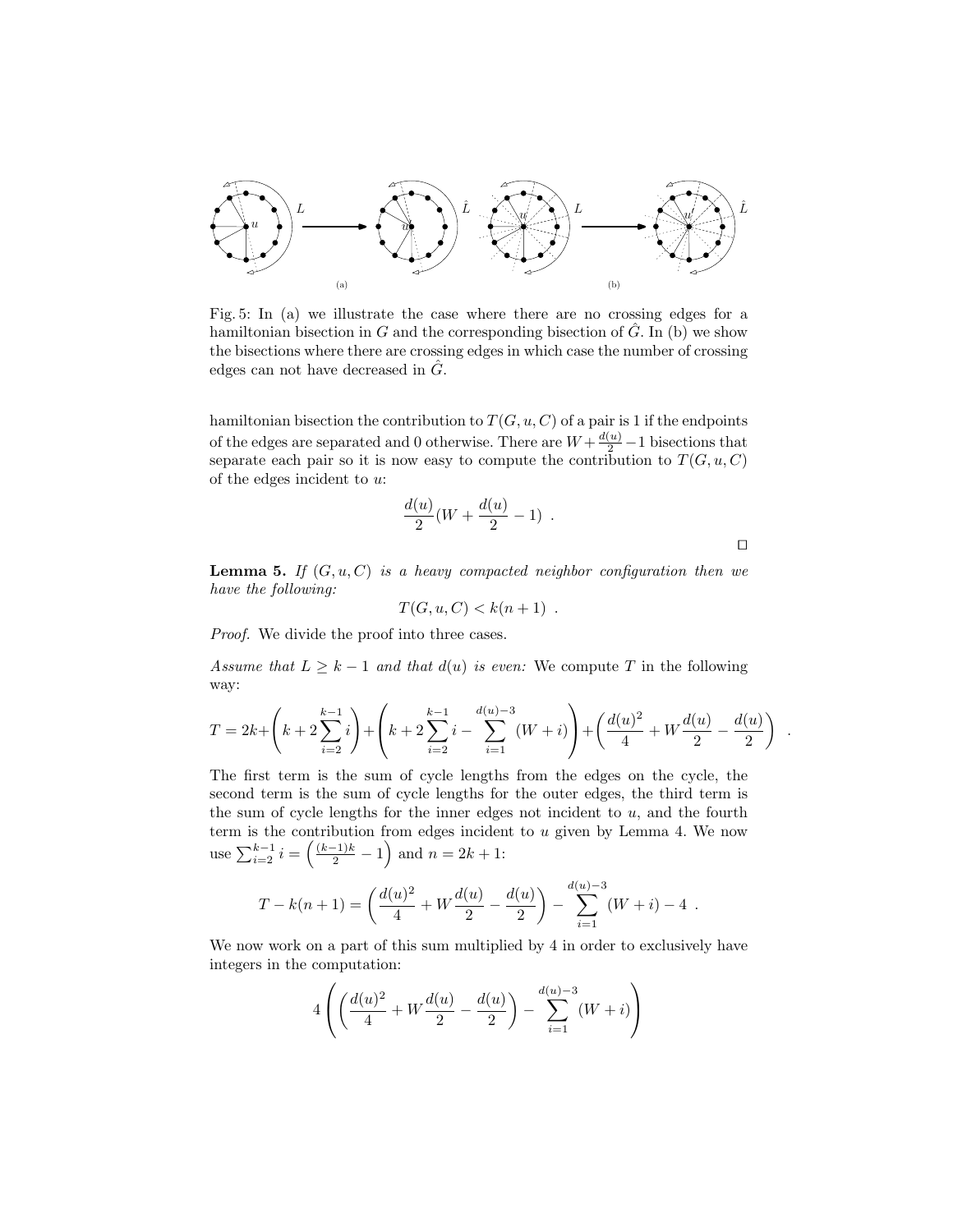$$
= (d(u) - 2)d(u) + 2Wd(u) - 4(d(u) - 3)W - 2(d(u) - 3)(d(u) - 2)
$$
  
= 
$$
-d(u)^2 + 8d(u) - 12 + 12W - 2Wd(u) = -(d(u) - 6)(d(u) - 2) + 12W - 2Wd(u)
$$
  
= 
$$
-d(u)^2 + 8d(u) - 12 + 12W - 2Wd(u) = -(d(u) - 6)(d(u) - 2 + 2W),
$$

and finally we get

$$
T - k(n+1) = -\frac{(d(u) - 6)(d(u) - 2 + 2W)}{4} - 4 < 0 \tag{2}
$$

where we have used that the degree of  $u$  is at least 6.

Now assume that  $L \leq k-2$  and that  $d(u)$  is even: In this case we get

$$
T = \sum_{i=2}^{L} i + \sum_{i=2}^{W} i + \frac{d(u)^2}{4} + W \frac{d(u)}{2} - \frac{d(u)}{2} + 2k + k^2 - 2
$$
  
= 
$$
\frac{L(L+1)}{2} - 1 + \frac{W(W+1)}{2} - 1 + \frac{d(u)^2}{4} + W \frac{d(u)}{2} - \frac{d(u)}{2} + 2k + k^2 - 2
$$

implying

$$
4T-4k(2k+2) = 2L(L+1)-8+2W(W+1)+d(u)^{2}+2Wd(u)-2d(u)+8k+4k^{2}-8-4k(2k+2)
$$
  
= 2L(L+1) + 2W(W+1) + d(u)(d(u) + 2W - 2) - 4k^{2} - 16.

We now use  $W + L - 2 + d(u) = 2k$ :

$$
4T - 4k(2k+2) = 2L(L+1) + 2W(W+1) + (2k+2-W-L)(2k+W-L) - 4k^2 - 16
$$
  
= 
$$
3L^2 + W^2 - 4kL + 4W + 4k - 16.
$$
 (3)

We now use  $L \geq W$  in (3):

$$
4T - 4k(2k + 2) \le 4L^2 + (4 - 4k)L + 4k - 16
$$
  
= 4((L - 1)(L - k + 2) - 2).

implying

$$
T - k(n+1) \le (L-1)(L-k+2) - 2 < 0
$$
 for  $L \in \{1, 2, ..., k-2\}$ .

Now assume that  $d(u)$  is odd: We remove the edge of u from the group with  $\int d(u)$  $\left[\frac{u}{2}\right]$  edges that is closest to the path along the cycle corresponding to W. It is not hard to see that the contribution to  $T$  of the edges of  $u$  is unchanged after the removal of this edge. For  $d(u) > 5$  there is consequently a heavy compacted neighbor configuration considered above with a higher value of T compared to the original graph. If  $d(u) = 5$  we can use (2) with  $d(u) = 4$  and W replaced by  $W + 1$  if we subtract  $W + 1$  (when the edge of u is removed as described above we *insert* an edge with cycle length  $W + 1$  and obtain a heavy compacted neighbor configuration with  $d(u) = 4$ :

$$
T - k(n+1) = -\frac{(4-6)(4-2+2(W+1))}{4} - 4 - (W+1) = -3 < 0.
$$